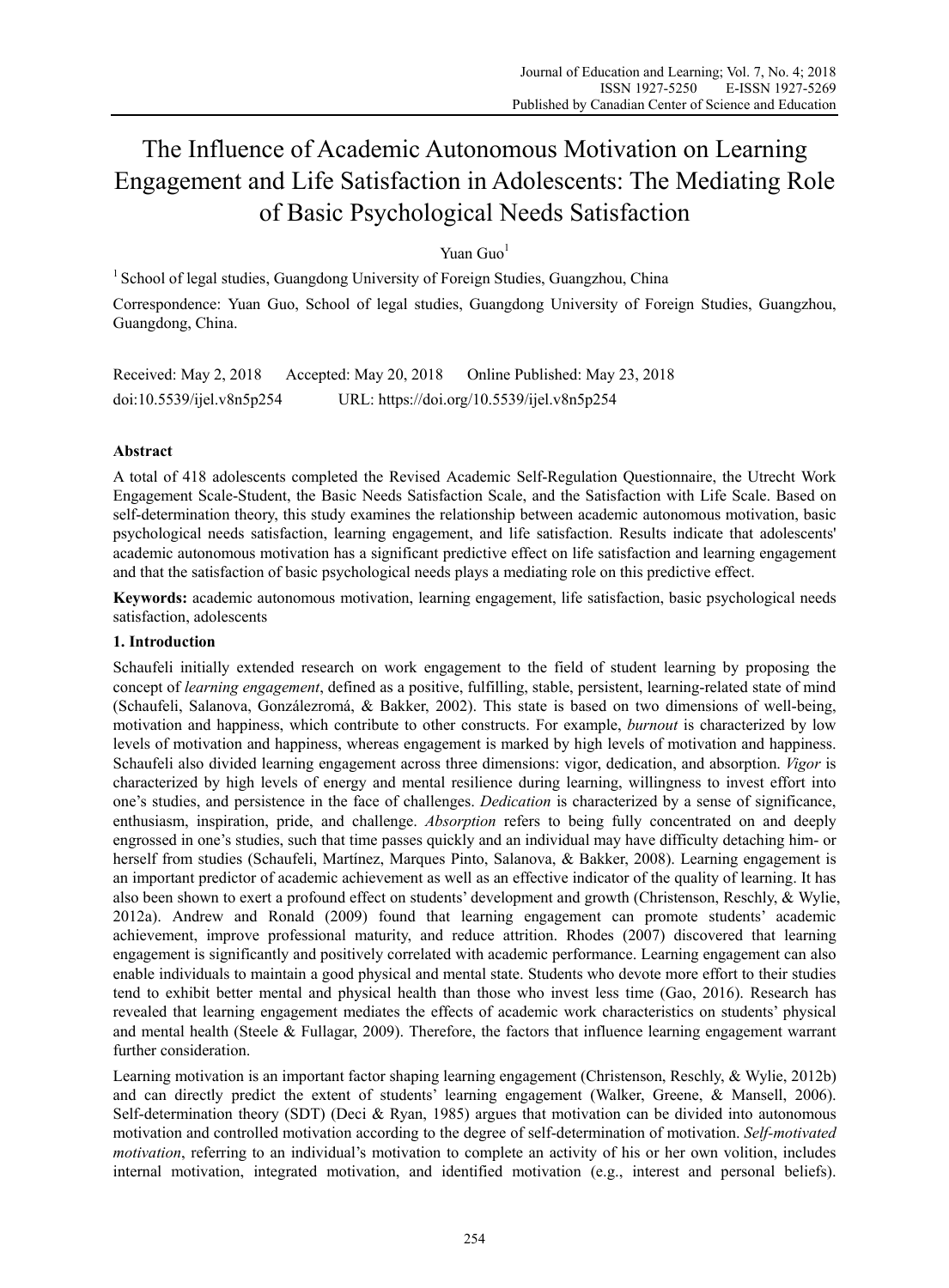*Controlled motivation* refers to engaging in an activity out of internal pressure (e.g., feelings of guilt) or external pressure (e.g., demands from others) and includes internal and external motivation (Ratelle, Guay, Vallerand, Larose, & Senecal, 2007; Vansteenkiste & Sheldon, 2006). Autonomous motivation has been found to be negatively correlated with academic burnout (Reeve, 2013) but significantly positively correlated with learning engagement; it has also been shown to help reduce or prevent study burnout in adolescents (Liu, 2015). By contrast, controlled motivation is positively correlated with study burnout (Vansteenkiste et al., 2005) and negatively correlated with learning engagement (Luo, Zhao, & Wang, 2014).

SDT holds that humans' basic psychological needs include autonomy, competence, and relatedness (Deci & Ryan, 2000). *Autonomy* is a psychological need to determine one's own behavior to a certain extent. *Relatedness* is the need to acquire a sense of belonging, namely the necessity for care and support from the environment or others. *Competence* is the need to be effective in one's pursuits and certain activities (Yu et al., 2012). The satisfaction of these three basic needs is the source of individuals' happiness (Deci & Ryan, 2000). Individual satisfaction is also significantly positively correlated with vitality and positive emotions and negatively correlated with negative emotions and symptoms (Li, 2009). The satisfaction of basic psychological needs has been confirmed to influence individuals' learning engagement (Chen & Xu, 2013). Academic autonomous motivation promotes the satisfaction of basic psychological needs, and the satisfaction of these needs in students can effectively predict learning-related behavioral outcomes such as learning engagement and academic performance(Jang, Kim, & Reeve, 2012; Ni & Wu, 2011). Academic autonomous motivation allows individuals to experience self-control, an enhanced sense of belonging, increased self-efficacy, and improved academic development. Learning engagement following from controlled motivation is neither autonomous nor voluntary; individuals tend to feel controlled and unfulfilled in the three basic psychological needs of autonomy, competence, and relatedness. Hence, it naturally cannot improve individuals' life satisfaction (Chen & Huang, 2016).The satisfaction of basic psychological needs may be presumed to play a mediating role between academic autonomous motivation and life satisfaction.

No relevant research in China has directly explored the impact of academic autonomous motivation on learning engagement; however, indirect evidence has illuminated this relationship. When adolescents can choose learning material and styles by themselves, they tend to be more invested in learning. These behaviors also have a cross-context migration effect. On the contrary, if a student's school or parents force him or her to be committed to academic studies, the child's freedom of choice and willingness to study independently will be reduced (Ni  $\&$ Wu, 2011). Adolescents with a higher degree of satisfaction of basic psychological needs generally exhibit better learning engagement than other students (Luo, Zhao, & Wang, 2014). Accordingly, the author infers that academic autonomous motivation can positively predict adolescents' learning engagement and that the satisfaction of basic psychological needs may play a mediating role in this prediction. In summary, this study investigates the influence of academic autonomous motivation on adolescents' life satisfaction and learning engagement and examines the mediating role of satisfaction of basic psychological needs.

#### **2. Research Method**

#### *2.1 Participants*

To explore the research objectives, 460 questionnaires were collected from two middle schools in Guangdong Province. Of these, 42 were invalid with either no answers or answers with a clear pattern in total, 418 valid questionnaires were retained for analysis (216 boys, 202 girls;  $M = 15.69$ ,  $SD = 0.86$ ).

#### *2.2 Measures*

# 2.2.1 Academic Self-Regulation Questionnaire

Academic autonomous motivation was measured using the Academic Self-Regulation Questionnaire, Standard Edition (SRQ-A), which is tailored to students from primary school (beginning in second grade) to secondary school. Zhang, Liu, Shi, and Fu (2011) conducted confirmatory factor analysis (CFA) with the questionnaire and found the various fitting indices to be good; Cronbach's alpha of each subscale was 0.81, 0.81, 0.73, and 0.80, respectively. The questionnaire includes 32 items addressing four dimensions: external adjustment (nine questions), introjected adjustment (nine questions), identity adjustment (seven questions), and intrinsic motivation (including integration adjustment; seven questions). The SRQ-A was used in this study to measure the degree of internalization of learning motivation. *External adjustment* indicates that students' motivation for learning is compelled by external pressures to obtain rewards or avoid punishment. *Introjected adjustment* suggests that students' learning motivation begins to shift from external to internal as they learn (e.g., to earn praise or avoid feelings of guilt and shame). *Identity adjustment* suggests that students internalize external requirements into their own values and learn while recognizing the meaning and importance of learning.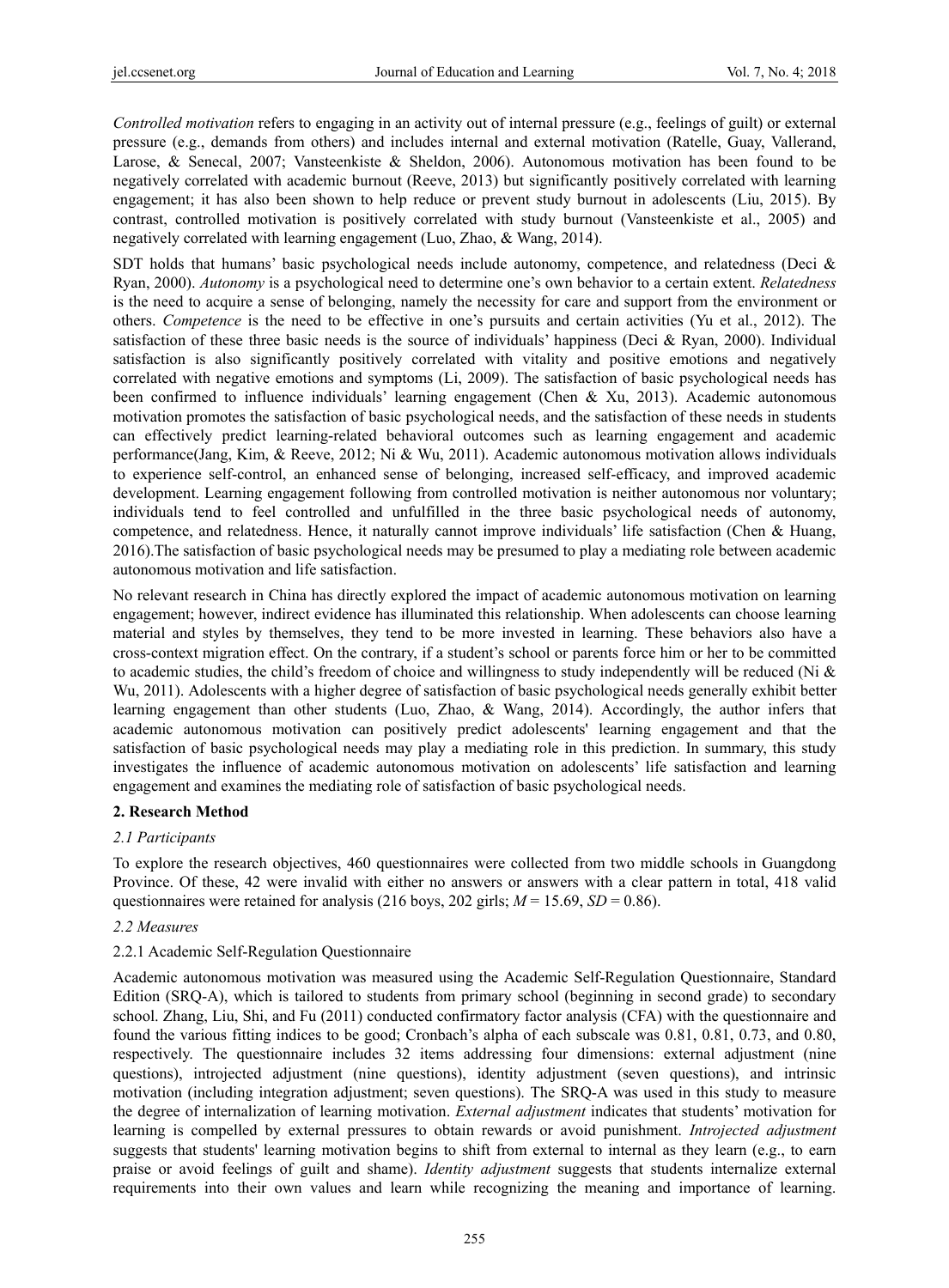*Intrinsic motivation* implies that students learn completely out of their own interest.

SDT captures external and introjected adjustment as controlled motivation, identity adjustment, integration adjustment, and internal motivation as autonomous motivation. Because integration adjustment is quite similar to intrinsic motivation, integration adjustment was not measured separately but instead evaluated along with intrinsic motivation in the questionnaire. In this study, controlled motivation was calculated based on the mean of external and introjected adjustment, and autonomous motivation was calculated by the mean of identity adjustment and internal motivation (Grolnick & Ryan, 1989; Luo, Zhao, & Wang, 2014). Items were scored on a 4-point Likert-type scale (1 = *not meet at all*, 4 = *full compliance*). In this study, Cronbach's alpha was 0.87, and the coefficients of each subscale were as follows: 0.70 (external adjustment), 0.76 (introjected adjustment), 0.82 (identity adjustment), and 0.81 (intrinsic motivation). Thus, reliability was acceptable to good for all scales.

## 2.2.2 The Utrecht Work Engagement Scale-Student

The Chinese version of the Utrecht Work Engagement Scale-Student (UWES-S) used in this study was revised by Fang et al. (2008) according to Schaufeli's student edition of the UWES. The scale includes 17 questions encompassing three dimensions: vigor, dedication, and absorption. Items are scored on a 7-point Likert-type scale (1 = *never before*, 7 = *always*). Higher scores imply stronger learning engagement. CFA identified the following fit indices:  $\chi^2/df = 2.016$ , RMSEA = 0.064, NFI = 0.929, TLI = 0.926, CFI = 0.962. Cronbach's alpha for the entire scale was 0.89, and the alpha coefficients of each subscale were between 0.81–0.94, implying good to excellent reliability.

## 2.2.3 Basic Need Satisfaction Scale

The Basic Need Satisfaction Scale, organized by Deci and Ryan (2000), contains 21 questions on three dimensions: autonomy need (seven questions), competence need (six questions), and relatedness need (eight questions). Similar to the UWES-S, items are scored on a 7-point Likert-type scale  $(1 = completely \, disagree, 7 =$ *completely agree*). *Autonomy need* is used to measure students' ability to act according to their own wishes, including statements such as "In the classroom, I usually can express my own ideas and opinions freely." *Competence need* measures students' assessment of their own abilities, such as "Most of the time, I can experience a sense of accomplishment from what I do." *Relatedness need* evaluates students' perceptions of interpersonal relationships, such as "I like the teachers and classmates around me." Higher scores suggest greater satisfaction of basic psychological needs. The scale has reportedly good reliability and structural validity (Liu, Ji, & Wang, 2012; Yu et al., 2012). The total Cronbach's alpha was 0.85, and the alpha coefficients of each subscale were 0.76, 0.74, and 0.77.

# 2.2.4 Life Satisfaction Scale

Pavot and Diener's (2009) Life Satisfaction Scale includes five items scored on a 7-point Likert-type scale (1 = *strongly disagree*,  $7 =$  *strongly agree*) with higher scores indicating higher life satisfaction ( $\alpha = 0.86$ ).

To guarantee equivalence between the Chinese and English versions of the four aforementioned scales, the author invited a doctoral student and two post-graduate master's students majoring in psychology to translate each scale into Chinese per Brislin's (1980) recommendation. Potentially unclear items were revised following discussion and confirmation of accurately translated Chinese expressions. Next, Two Chinese-English bilingual teachers who majored in psychology translated the Chinese questionnaire back into English. Finally, two experts were invited to compare the back-translated scales with the original versions to ensure clarity and understanding.

# *2.3 Research Procedure and Statistical Analysis*

Prior to conducting the formal study, the researcher explained the purpose and significance of the study to the school. The school reviewed the research questionnaires. After receiving school consent, the researcher introduced the study to adolescents and asked them to consult with their parents before deciding to participate. The researcher and five trained post-graduate master's students majoring in psychology carried out the assessment.

First, the research team provided participants with instructions about the assessment. Participants were given approximately 25 minutes to complete the questionnaire. After that, participants were given a token of thanks for their participation. Considering that self-report instruments may demonstrate common method bias effects, the research team controlled for errors through the following measures as suggested by Zhou and Long (2004). (1) Testing was anonymous; questionnaires were distributed and recovered in the order of seats during the test, and questionnaires were then numbered upon completion. Names were not collected to protect participants' anonymity. (2) The scoring method was modified for different questionnaires (e.g., questions were presented in a different order across tests.). (3) Some questions used reversed scoring.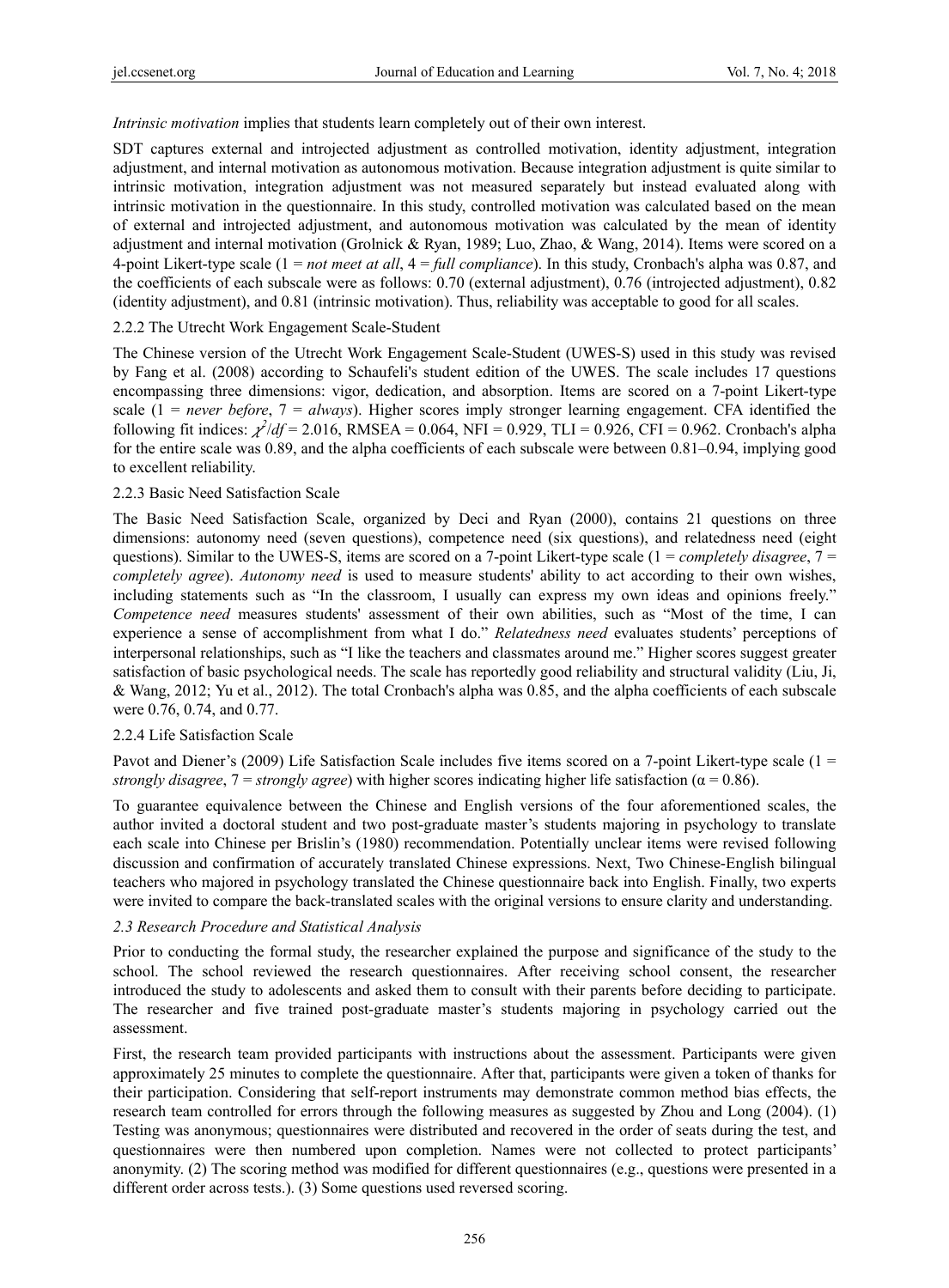SPSS version 21.0 and Mplus 7.0 were used for data analysis and processing. The bootstrapping method was used to test the mediation effect through repeated random sampling  $(n = 1000)$ . Samples were extracted from the original data, from which 1000 medial effect values were generated and stored to form an approximate sampling distribution and calculate the average path coefficients of the mediating effect. If 95% of the confidence interval (CI) of the average path coefficients did not include 0, then the mediating effect was considered significant (Preacher & Hayes, 2008 8).

#### **3. Results**

As shown in Table 1, adolescents' academic autonomous motivation was found to be positively correlated with basic psychological needs satisfaction, life satisfaction, and learning engagement. Basic psychological needs satisfaction was also significantly positively correlated with life satisfaction and learning engagement.

| Variable                                    | M(SD)          |          |          |          |  |
|---------------------------------------------|----------------|----------|----------|----------|--|
| 1 Academic autonomous<br>motivation         | $-2.958(1.25)$ | -        |          |          |  |
| 2 Basic psychological needs<br>satisfaction | 4.685(0.73)    | $0.22**$ |          |          |  |
| 3 Life satisfaction                         | 0.061(2.15)    | $0.21**$ | $0.54**$ |          |  |
| 4 Learning engagement                       | 4.869(0.74)    | $0.18*$  | $0.49**$ | $0.34**$ |  |

Table 1. Descriptive statistics for each variable and correlations among variables

*Note.*  $* p < 0.05$ ,  $* p < 0.01$ ,  $* * p < 0.001$ .

Controlling for gender and age, the mediation model was tested using academic autonomous motivation as the independent variable, basic psychological needs satisfaction as the mediating variable, and life satisfaction and learning engagement as the dependent variables. As shown in Table 1, academic autonomous motivation significantly predicted basic psychological needs satisfaction  $(\beta = 0.22, p < 0.001)$ , and basic psychological needs satisfaction significantly predicted life satisfaction  $(\beta = 0.31, p < 0.001)$  and learning engagement  $(\beta = 1.01)$ 0.28,  $p \le 0.001$ ). Basic psychological needs satisfaction significantly mediated the effects of academic autonomous motivation on life satisfaction (mediating effect =  $0.07$ , SE =  $0.02$ ,  $p < 0.01$ , 95% CI =  $[0.03, 0.12]$ ) and learning engagement (mediating effect =  $0.07$ , SE =  $0.02$ ,  $p < 0.01$ , 95% CI =  $[0.02, 0.11]$ ). When basic psychological needs satisfaction was included in the mediation model, the effect of academic autonomous motivation on life satisfaction declined (from  $\beta = 0.16$ ,  $p < 0.001$  to  $\beta = 0.09$ ,  $p < 0.05$ ), as did the effect of academic autonomous motivation on learning engagement (from  $\beta = 0.15$ ,  $p < 0.001$  to  $\beta = 0.08$ ,  $p < 0.05$ ).



# Figure 1. Mediating role of basic psychological needs satisfaction on the effect of academic autonomous Figure 1. Mediating role of basic psychological needs satisfaction on the effect of academic autonomous motivation on life satisfaction and learning engagement<br>*Note*. A one-way arrow represents a predictive effect among v motivation on life satisfaction and learning engagement

variable on the outcome variable; values outside the parentheses represent the direct effect of the predictor variable on the outcome variable after the mediator variable is included. A two-way dashed arrow indicates the correlations of the residuals of the two dependent variables (well-being and prosocial behavior) that are not explained by the predictor and mediator variables. A full line indicates the coefficient is significant; a dotted line indicates it is not. Control variables are not presented in the model diagram for simplicity.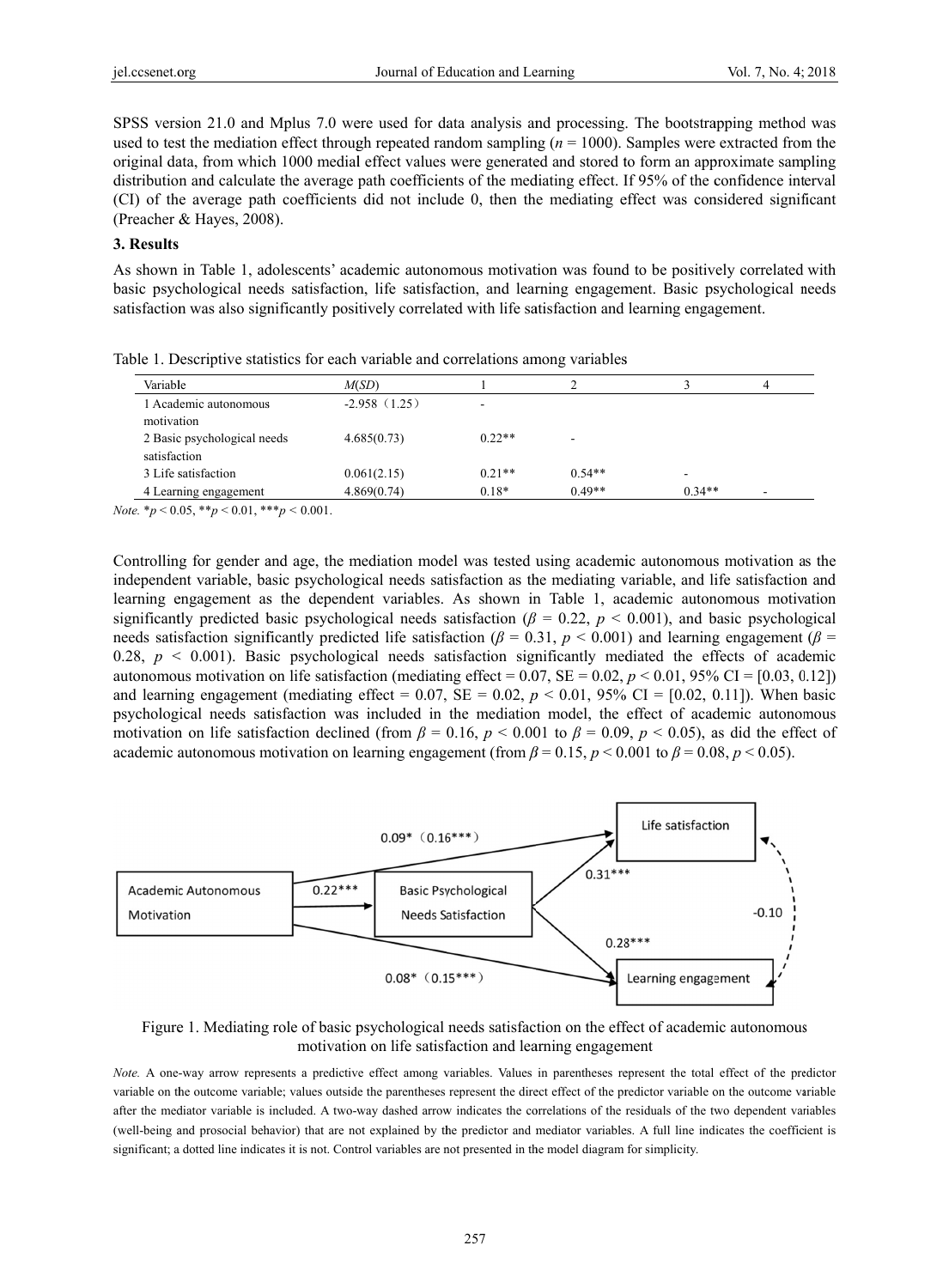These results validate the research hypothesis that academic autonomous motivation significantly predicts adolescents' life satisfaction and learning engagement and that basic psychological needs satisfaction significantly mediates the effects of academic autonomous motivation on life satisfaction and learning engagement.

#### **4. Discussion**

#### *4.1 Influence of Academic Autonomous Motivation on Adolescents' Life Satisfaction*

This study used a questionnaire to evaluate the positive predictive effect of academic autonomous motivation on adolescents' life satisfaction. Results reveal that basic psychological needs satisfaction mediates this relationship; stronger self-motivation leads to greater autonomy and freedom in learning and better academic development. Similarly, a greater sense of competence, value, and belonging enhances adolescents' life satisfaction. By contrast, learning engagement resulting from controlled motivation does not appear conducive to students' satisfaction of autonomy, competence, and relatedness needs and thus cannot effectively improve life satisfaction.

Learning engagement has also been found to be "self-enhancing" for adolescents (i.e., meeting their own needs and gaining positive experiences; Zhang, 2015). From an SDT perspective, these findings clarify the distinct effects of various academic motivations on adolescents' self-enhancement. Research has shown that learning engagement is a pertinent way for adolescents to improve their life satisfaction (Huang & Zhuang, 2016); however, this study implied that learning engagement has a conditional limit on the improvement of life satisfaction. Whether learning engagement is motivated by self-motivation is an important determinant of improved life satisfaction. Academic autonomous motivation can satisfy adolescents' basic psychological needs, encourage academic development, enhance their sense of self-worth, and promote harmonious interpersonal relationships; therefore, academic autonomous motivation can improve their life satisfaction more effectively. Academic autonomous motivation also engenders positive adaptation, helping adolescents to understand and internalize the connotation of independent development. On the contrary, academic controlled motivation is derived from perceived internal and external pressures. The satisfaction of basic psychological needs is lower than with academic autonomous motivation, leading to comparatively lower life satisfaction.

#### *4.2 Influence of Academic Autonomous Motivation on Adolescents' Learning Investment*

This study identified significant positive correlations between learning engagement and three basic psychological needs. Higher levels of satisfaction for these three basic psychological needs lead to lower learning burnout and a greater degree of learning engagement. These findings align with previous research (Sun & Zhang, 2012). Result also demonstrates significant positive correlations between self-motivation and the three factors of learning engagement. A higher level of self-determination in motivation (i.e., when adolescents are interested in learning or understanding the importance of learning for themselves) promotes enhanced learning engagement and a lower level of learning burnout. By contrast, when learning motivation is controlled (i.e., when motivation results from external pressure or incentives), learning engagement is reduced significantly. Therefore, perhaps self-motivation is the key to stimulating and maintaining learning-related behavior.

These findings support the promotion of academic autonomous motivation on adolescents' learning engagement and underscore basic psychological needs satisfaction as a potential driver behind this promotion. Stronger academic autonomous motivation leads to greater satisfaction of basic psychological needs and a higher degree of learning engagement among adolescents, whereas academic controlled motivation can neither effectively satisfy adolescents' basic psychological needs nor promote learning engagement. The basic psychological need facet of SDT asserts that individuals' degree of internalization of external requirements, values, and rules relies to a great extent on the satisfaction of basic psychological needs during activities, which is largely self-determined and offers individuals a strong sense of satisfaction. A supportive atmosphere has also been shown to inspire self-motivation along with positive behaviors (Connell & Wellborn, 1991), a greater sense of accomplishment (Miserandino, 1996), and less learning burnout or school attrition (Vallerand & Bissonnette, 1992). Therefore, as adolescents grow up, it is important for society, schools, and parents to create an autonomous and supportive environment, encourage adolescents to think and solve problems independently, provide them freedom of choice, and promote the formation and development of self-motivation.

#### *4.3 Promoting Adolescents' Mental Health and Cultivating Learning Engagement*

The results of this study highlight the importance of promoting adolescents' mental health and cultivating learning engagement. Educators should adopt encouraging methods to help adolescents develop autonomous learning habits, encourage them to learn independently, and provide positive experiences rather than coercing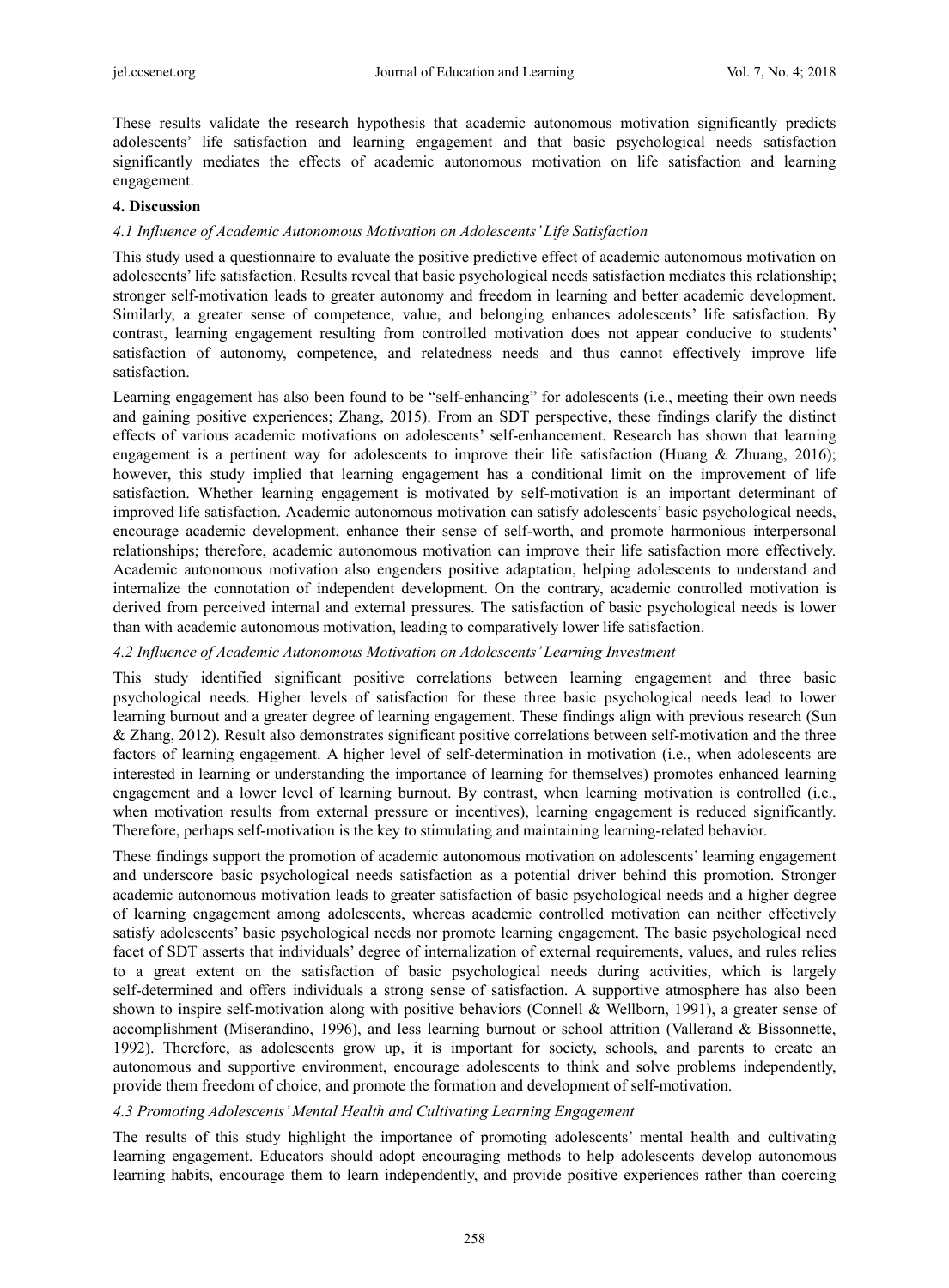them to engage in learning activities. Educators should also aim to let adolescents develop their own learning plans and implementation, guide them in reflecting on their plans and making corresponding adjustments, and participate in post-activity evaluation to help students improve their autonomy and life satisfaction. The organic integration component of SDT holds that an environment that supports and satisfies the three basic psychological needs of autonomy, competence, and relatedness (especially autonomy) promotes self-motivation, which further influences cognition and behavior (Deci, Vallerand, Pelletier, & Ryan, 1991). In the process of cultivating self-directed learning in adolescents, teachers should strive to present a supportive environment in which students feel independently supported. Adolescents' sense of belonging to the school can thus be enhanced along with their perceived learning competence and autonomy. The satisfaction of autonomy, competence, and relatedness ultimately indicates to adolescents that their learning behavior is self-determined, thereby enhancing their self-motivation around learning, increasing learning engagement, and reducing burnout. The motivation adjustment model proposed by Jang et al. (2009) also suggests that a supportive environment promotes the satisfaction of adolescents' basic psychological needs, thus inspiring self-motivation and effectively predicting their degree of learning engagement. Learning engagement in turn predicts behavioral outcomes related to learning, such as academic performance, burnout, and so on.

#### *4.4 Research Limitations and Prospects*

Despite its revelations, this study has several limitations. First, participants were middle school students in Guangzhou, which limits the generalizability of the results. Subsequent studies should employ samples from other regions and age groups. Second, self-report instruments are often subject to bias. Future work may combine other people's evaluations (e.g., from parents and teachers), behavioral observations, academic records, and other objective reports to ensure a more objective assessment of these constructs while minimizing the social desirability effect. Finally, although this study revealed a mediating effect of the satisfaction of basic psychological needs on life satisfaction and learning engagement, this study was cross-sectional in nature; longitudinal research should be considered to extend the current results.

#### **5. Conclusion**

(1) The adolescents' academic autonomous motivation is positively correlated with satisfaction of basic psychological needs, life satisfaction, and learning engagement. Basic psychological needs satisfaction also exhibits significant positive correlations with life satisfaction and learning engagement, respectively.

(2) The effect of academic autonomous motivation on life satisfaction and learning engagement is indirectly achieved through the satisfaction of basic psychological needs; that is, basic psychological needs mediate the effect of academic autonomous motivation on life satisfaction and learning engagement.

#### **Acknowledgments**

This paper is supported by National Education Science of China "the 13th Five-year Plan" 2016 Program (EBA160407): Research on the Formation Mechanism of Prosocial Behaviors of College Students---An Example from Undergraduate Volunteers.

#### **References**

Brislin, R. W. (1980). Translation and content analysis of oral and written material. *Methodology,* 389–444.

- Chen, Y. Z., & Xu, P. P. (2013). Investigating the investment in promoting the study of college students: A perspective of learning psychology based on professional commitment. *China Higher Education Research, 9*, 94–98.
- Chen, Y., & Huang, S. J. (2016). The relationship between teacher autonomous support and high school students' self-motivation and basic psychological needs. *Journal of Southwest China Normal University* (Natural Science Edition), *41*(10), 141–145.
- Christenson, S. L., Reschly, A. L., & Wylie, C. (2012b). *A self-determination theory perspective on student engagement.* New York: Springer US.
- Christenson. S. L., Reschly, A. L., & Wylie. C. (2012a). Achievement goal theory, conceptualization of ability/intelligence, and classroom climate. In E. M. Anderman & H. Patrick (Eds.), *Handbook of research on student engagement* (pp. 173–192). New York: Springer US. https://doi.org/10.1007/978-1-4614-2018-7
- Connell, J. P., & Wellborn, J. G. (1991). Competence, autonomy, and relatedness: a motivational analysis of self-system processes. *Journal of Personality & Social Psychology, 65*, 43–77.
- Deci, E. L., & Ryan, R. M. (2000). The "what" and "why" of goal pursuits: human needs and the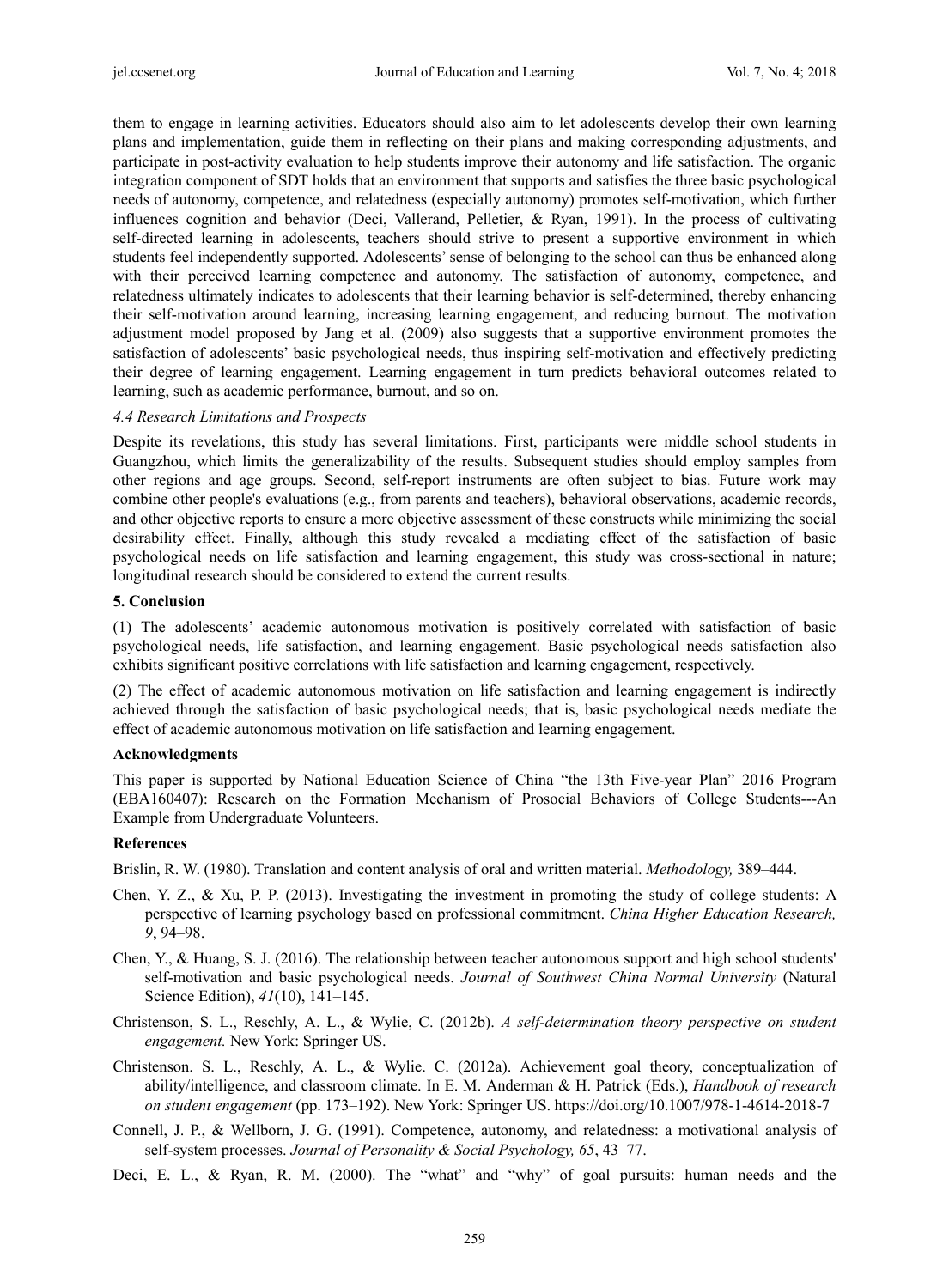self-determination of behavior. *Psychological Inquiry, 11*(4), 227–268. https://doi.org/10.1207/S15327965PLI1104\_01

- Deci, E. L., Vallerand, R. J., Pelletier, L. G., & Ryan, R. M. (1991). Motivation and education: The self-determination perspective. *Educational Psychologist, 26*(3–4), 325–346. https://doi.org/10.1080/00461520.1991.9653137
- Fang, L. T., Shi, K., & Zhang, F. H. (2008). Study on reliability and validity of the Chinese version of the study input scale. *Chinese Journal of Clinical Psychology*, *16*(6), 618–620.
- Gao, J. (2016). The relationship between external motivation and e-learning engagement: from the perspective of self-determination theory. *Research on e-education*, *10*, 64–69.
- Grolnick, W. S., & Ryan, R. M. (1989). Parent styles associated with children's self-regulation and competence in school. *Journal of Educational Psychology, 81*(2), 143–154. https://doi.org/10.1037/0022-0663.81.2.143
- Huang, Z. D., & Zhuang, Y. (2016). Research on the relationship between the current situation of college students' learning investment and life satisfaction. *Continuing Education Research*, *10*, 123–126.
- Jang, H., Kim, E. J., & Reeve, J. (2012). Longitudinal test of self-determination theory's motivation mediation model in a naturally occurring classroom context. *Journal of Educational Psychology, 104*(4), 1175–1188. https://doi.org/10.1037/a0028089
- Jang, H., Reeve, J., Ryan, R. M., & Kim, A. (2009). Can self-determination theory explain what underlies the productive, satisfying learning experiences of collectivistically oriented Korean students? *Journal of Educational Psychology, 101*(3), 644–661. https://doi.org/10.1037/a0014241
- Li, Q. H. (2009). *The relationship between the satisfaction of basic psychological needs and the sense of well-being of high school students* (Doctoral dissertation, Hebei Normal University).
- Liu, B. Y. (2015). *The development of self-determination motivation of junior high school students and its impact on academic investment—The mediating role of achievement goals* (Doctoral dissertation, Hebei Normal University).
- Liu, H. J., Ji, H. Y., & Wang, Y. (2012). Basic psychological needs satisfaction the prediction of job burnout and work commitment of doctors. *Journal of Hebei University* (Philosophy & Social Sciences Edition), *37*(2), 93–99.
- Luo, Y., Zhao, M., & Wang, Z. H. (2014). The effect of junior high school students' perception of teacher autonomy support on academic burnout: The mediating role of basic psychological needs and autonomous motivation. *Psychological Development and Education*, *30*(3), 312–321.
- Miserandino, M. (1996). Children who do well in school: Individual differences in perceived competence and autonomy in above-average children. *Journal of Educational Psychology, 88*(88), 203–214. https://doi.org/10.1037/0022-0663.88.2.203
- Ni, Sh. G., & Wu, X. C. (2011). Learning engagement: Concepts, measurements, and related variables. *Psychological Research*, *4*(1), 81–87.
- Pavot, W., & Diener, E. (2009). *Review of the Satisfaction With Life Scale*. *Assessing Well-Being*. Springer Netherlands. https://doi.org/10.1007/978-90-481-2354-4\_5
- Preacher, K. J., & Hayes, A. F. (2008). Asymptotic and resampling strategies for assessing and comparing indirect effects in multiple mediator models. *Behavior Research Methods, 40*(3), 879–891. https://doi.org/10.3758/BRM.40.3.879
- Ratelle, C. F., Guay, F., Vallerand, R. J., Larose, S., & Senécal, C. (2007). Autonomous, controlled, and amotivated types of academic motivation: A person-oriented analysis. *Journal of Educational Psychology, 99*(4), 734–746. https://doi.org/10.1037/0022-0663.99.4.734
- Rhodes, H. (2007). *Confronting the challenges of student engagement: A case study of a school-based intervention* (Doctoral dissertation, RAND).
- Ryan, R. M., & Connel, J. P. (1989). Perceived locus of causality and internalization: examining reasons for acting in two domains. *Journal of Personality & Social Psychology, 57*(5), 749–761. https://doi.org/10.1037/0022-3514.57.5.749
- Schaufeli, W. B., Martínez, I. M., Marques Pinto, A., Salanova, M., & Bakker, A. B. (2008). Burnout and engagement in university students: A cross-national study. *Journal of Cross-Cultural Psychology, 33*(33),